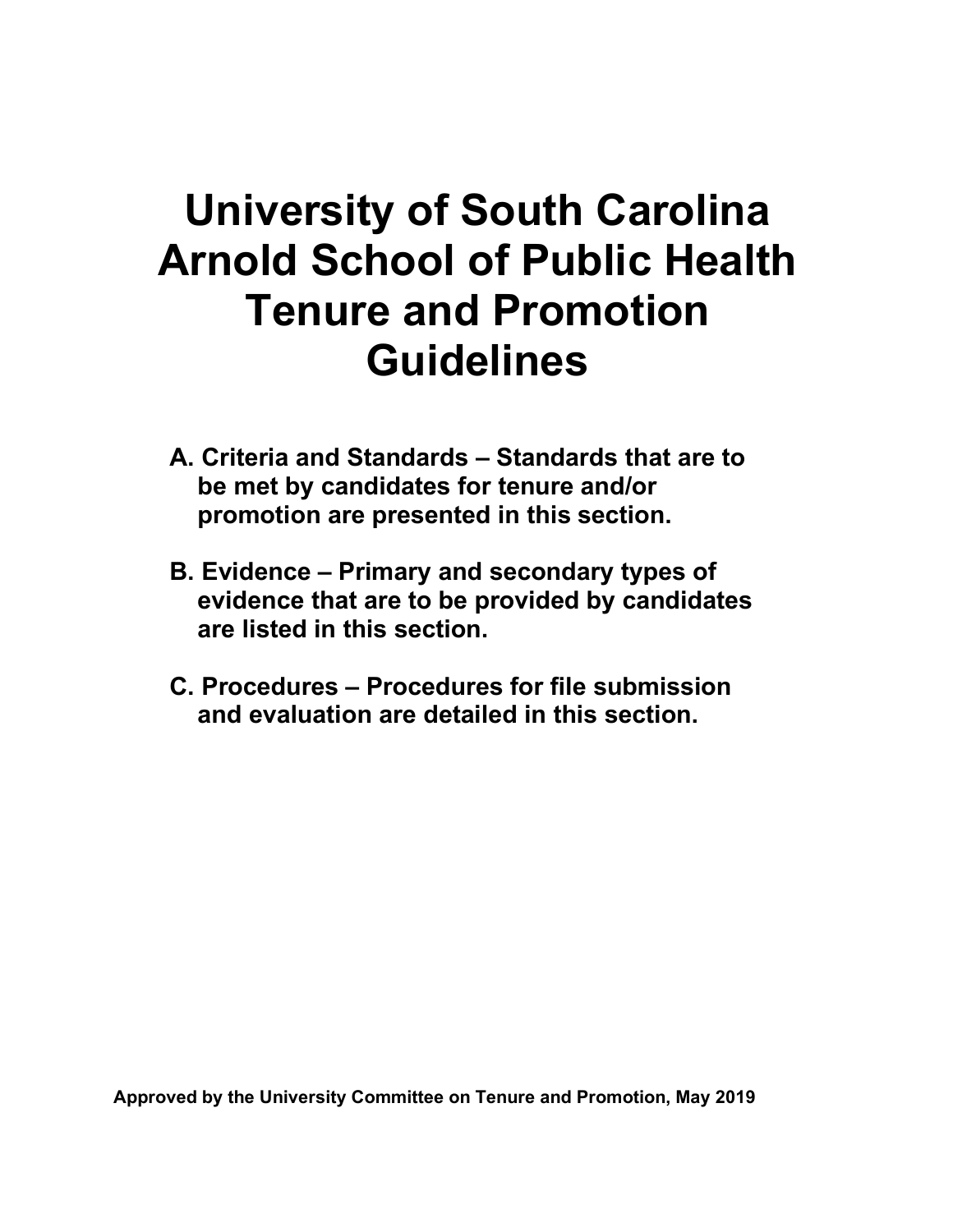## **A. CRITERIA AND STANDARDS**

*The Arnold School of Public Health aspires to excellence, and its faculty members are expected to demonstrate levels of professional accomplishment that are comparable to those required of peers in academic units that are specific to the candidate's discipline in nationally recognized peer or aspirant research-intensive universities.*

## I. Associate Professor

A candidate seeking promotion to the rank of Associate Professor must demonstrate consistent scholarly growth and, for tenure the candidate's record must demonstrate consistency and durability of performance. The candidate's record must meet the following standards in Research, Teaching and Service.

## a. Research

ASPH represents a School having diverse research goals, depending on the Department. The candidate's record must demonstrate excellence in research as reflected by leadership in developing and conducting independent research and seeking and receiving extramural funding to support research. Publications are expected to be of high quality and significance to the candidate's field. Original data-based and/or methodological research is expected to be published in quality peer-reviewed journals with a substantial number of those publications being as lead or senior author (as described by the candidate), or with a student or other trainee (actively mentored by the candidate) as the lead author. In the context of collaborative research, independence can be established when candidates can distinguish their unique research contributions.

## b. Teaching

The candidate's record must demonstrate sustained excellence in the provision of instruction in the context of structured courses and in mentoring students.

## c. Service

The candidate's record must demonstrate consistent and good contributions of service to the academic community as well as to either the local/state community or to the profession.

## II. Professor

A candidate seeking promotion to the rank of Professor and/or tenure at that rank must demonstrate those qualities expected of an Associate Professor. Additionally, candidates must demonstrate a sustained high level of achievement with professional distinction. The candidate's record must meet the following standards in Research, Teaching, and Service.

## a. Research

The candidate's record must demonstrate sustained excellence in research as demonstrated by consistent leadership of a coherent program that includes one or more foci as reflected by consistent leadership in reporting research in quality peer-reviewed journals and in venues influential to the discipline, and in seeking and receiving extramural funding to support research. The candidate's research record must be of a caliber that the work is recognized for its high quality and impact on science and public health, and support the conclusion that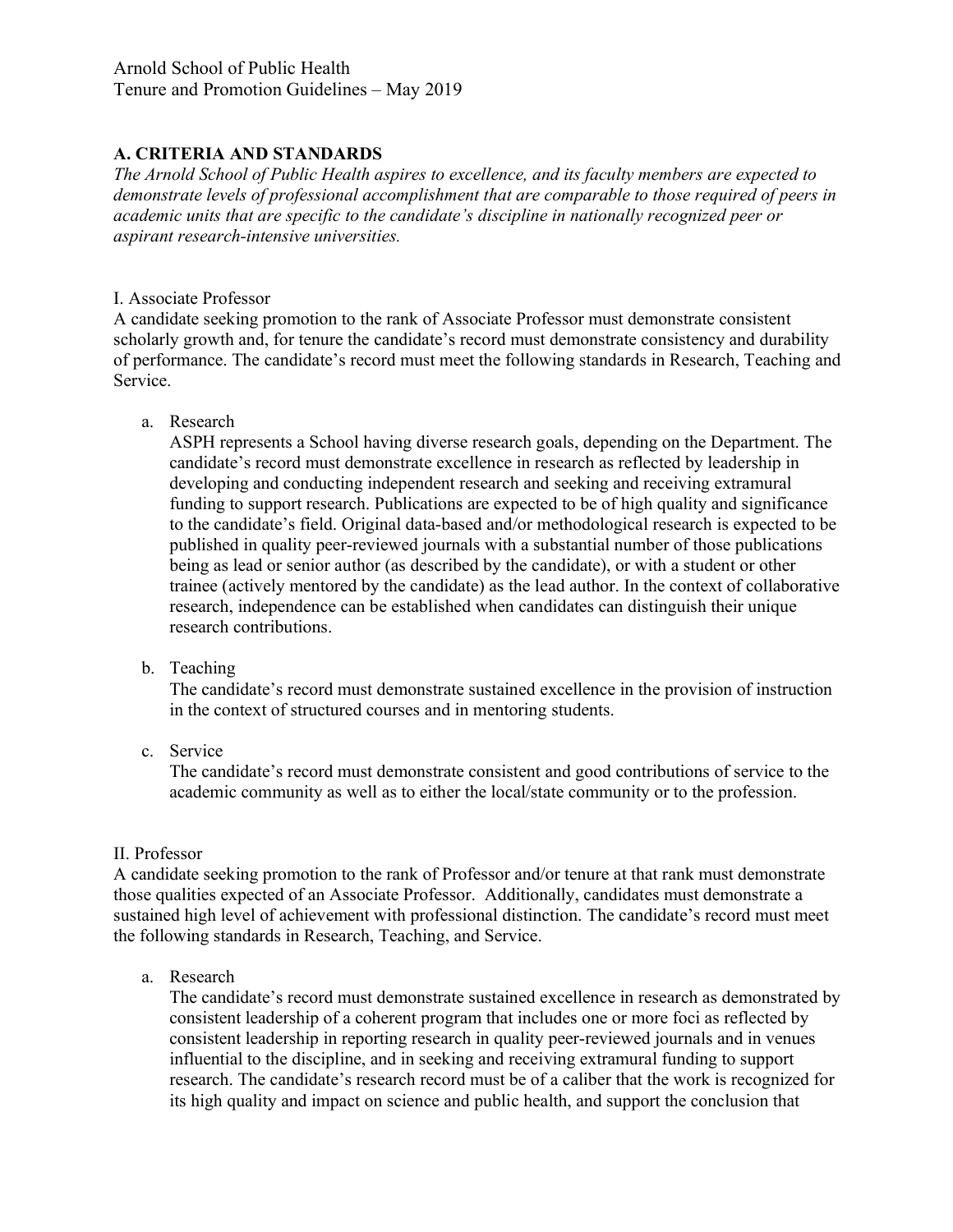status as a national/international leader has been attained. The candidate must demonstrate a substantial leadership role on grants or contracts, and mentor students, post-doctoral researchers, and others in research.

b. Teaching

The candidate's record must demonstrate consistent effectiveness in the provision of instruction in the context of structured courses and in mentoring students. Further, the candidate's record must demonstrate active participation in development of curriculum and enhancement of instructional effectiveness.

c. Service

The candidate's record must demonstrate consistent and competent contributions of service to the academic community as well as to the local/state community and profession. The record must demonstrate leadership in University, school, department, and professional service activities.

## III. Joint Appointments within the Arnold School of Public Health (ASPH)

The criteria for granting tenure and promotion to a jointly appointed faculty member shall be those of the primary unit. For faculty holding a joint appointment with a primary appointment in an ASPH department, each secondary unit will be given an opportunity to propose outside evaluators and to comment on evaluators proposed by the primary unit. At least one evaluation will be solicited nominated or approved by each secondary unit.

If an ASPH department serves as a secondary unit for a jointly appointed USC faculty member, all faculty from the secondary unit eligible to participate in evaluation of the candidate will be solicited and provided for inclusion in the candidate's file, as a summary of faculty comments.

If an ASPH department serves as a primary unit for a jointly appointed USC faculty member, each secondary unit will be asked to provide a list of external evaluators at the same time that the ASPH primary department is asked. The chair or director of each secondary unit will have the same access to the candidate's file as the ASPH TPC. Members of the secondary units at the appropriate rank will be invited to review the candidate's file which will be made available at least five working days prior to the ASPH deadline for voting.

Similar procedures will be followed for Third Year Review and Post-Tenure Review of faculty with joint appointments.

In the event that an ASPH department and another unit agree on a joint appointment, the ASPH should ask for a memorandum of understanding (MOU). The MOU should include (1) identification of the tenuring unit; (2) teaching responsibilities and expectations, including split of teaching load between the primary and secondary units; (3) formula and criteria for sharing indirect cost return (IDCR) among the units; and (4) service responsibility load and split between the units. The MOU should include signatures of the jointly appointed faculty member, the unit heads of the primary and secondary units, the deans of the colleges in which the units reside, and the provost. The teaching load for a joint appointment should not be greater than for a faculty member of the same rank in the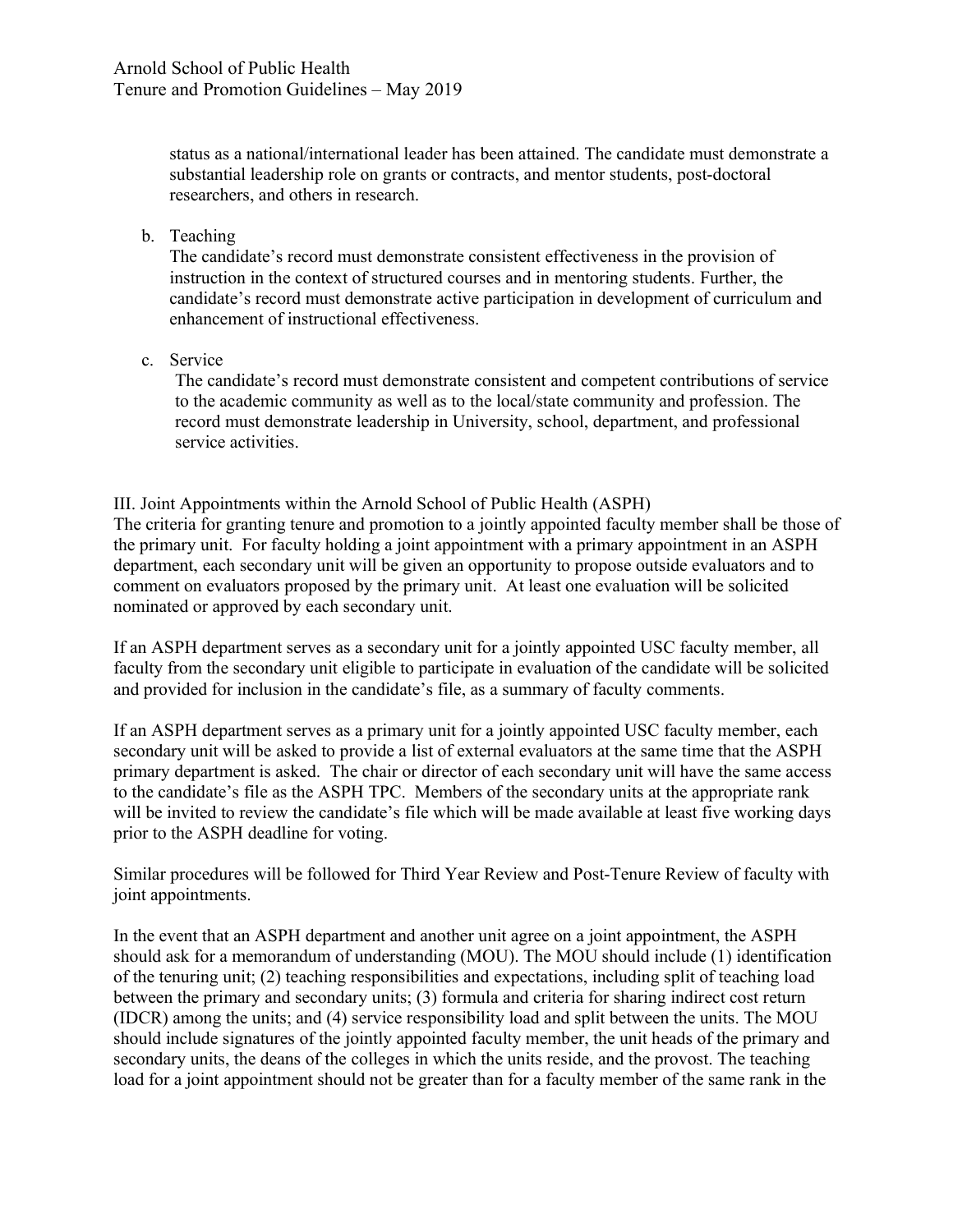primary unit. The service load for a joint appointment should be comparable to normal service load of a faculty member of the same rank in the primary unit.

## **B. EVIDENCE**

*Listed below are examples of evidence the candidate should provide to document productivity in each of the three areas of research, teaching, and service. Primary sources of evidence are prioritized only for research, in the evaluation of a candidate's record. Candidates should provide all relevant information for each type of primary evidence, but it is understood that not all candidates will have activities for each type of evidence, especially secondary evidence. These lists are representative of the type of evidence that should be provided but are not exhaustive; the candidate should include any activities deemed supportive of the respective areas. Specific items of 'secondary evidence' are enumerated for ease of reference; the order does not reflect priority.* 

## I. Research (Associate Professor)

- a. Primary Evidence [*prioritized by order of importance*]:
	- 1. Publication of original, data-based and/or methodological research in quality peerreviewed research journals as lead author, senior author, or with a student lead author (for whom you were the primary mentor on the publication). Quality will be demonstrated by the importance of the journal to the field (as evidenced by impact factors, ranking in the candidate's subfield, external review letters, or other quality metrics).
	- 2. Receipt of extramural competitive research grants or contracts as principal investigator, co-principal investigator, or having a significant role (with indication of contribution and time commitment). Quality will be demonstrated by the source of the funding. Funds obtained through competitive processes are preferred to funds obtained from noncompetitive processes.
	- 3. Solicitation of extramural competitive research grants or contracts as principal investigator, co-principal investigator, or having a significant role (with indication of contribution and time commitment). Quality will be demonstrated by the funding source. Quality of unfunded grants and contracts will further be demonstrated by summary statements (or other documentation of review).
- b. Secondary Evidence [*not prioritized*] (Associate Professor)
	- Citation of candidate's work by other scholars. Metrics such as the candidate's *g-*index, *h*-index, *i-*index, *i10*-index, and total citations, should be included. Candidates are advised to quote such index measures from multiple sources (Google scholar, Web of Science, Research Gate, and others).
	- Publication of monographs, papers in proceedings, or Invited Commentaries. Such activity should be clearly marked by the candidate, and not included in the list of publications in peer-reviewed journals unless truly peer-reviewed.
	- Presentation of research at external professional meetings.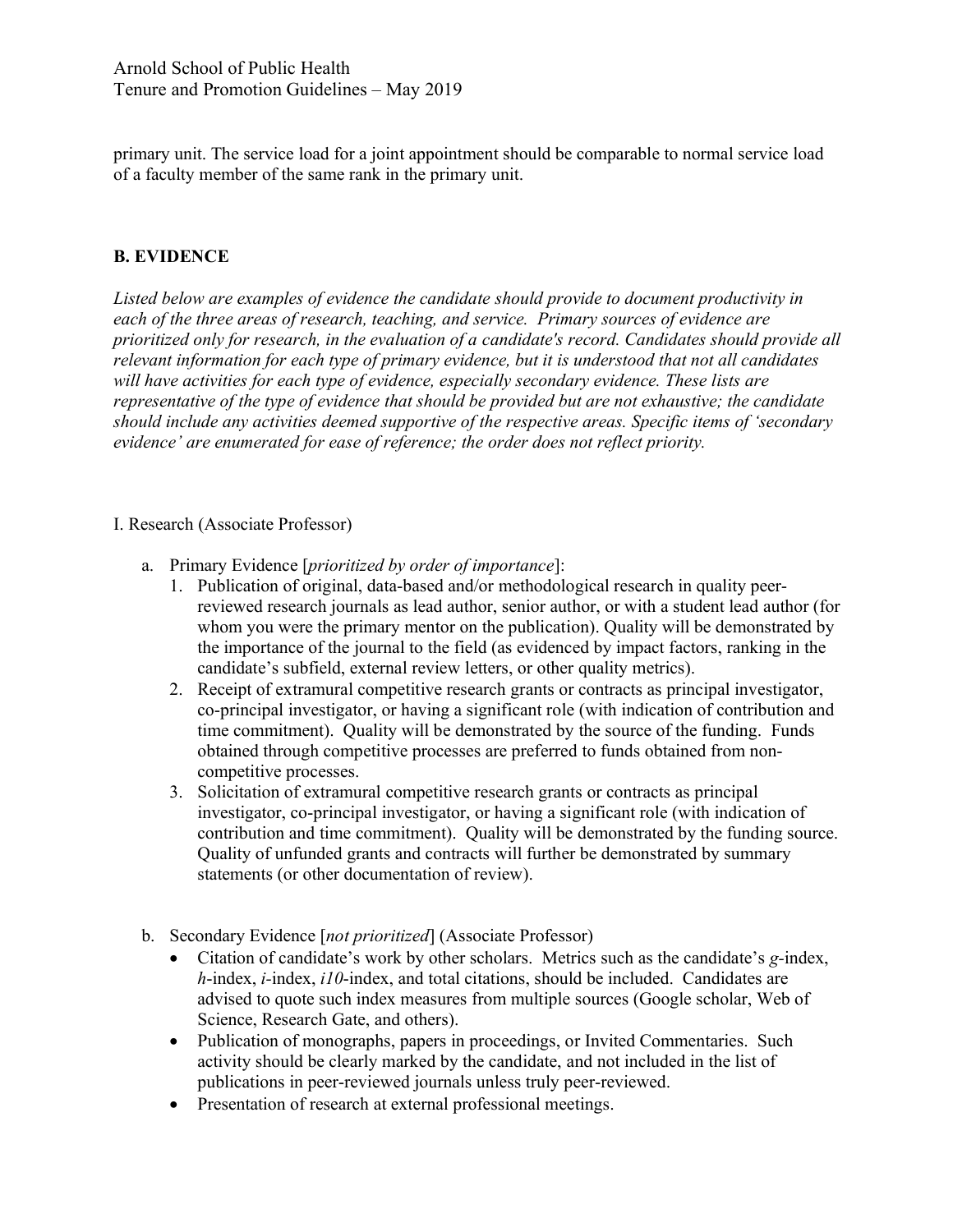Arnold School of Public Health Tenure and Promotion Guidelines – May 2019

• Receipt of intramural research grants and contracts.

## II. Teaching (Associate Professor)

- a. Primary Evidence [*prioritized over levels, but not within level]*
	- 1. Level-1 Primary Evidence
		- Student evaluations of the candidate's teaching effectiveness in all classes taught during the period under review.
		- Direction of dissertations and theses including mentoring for grant/dissertation applications (e.g., F31, Magellan, SPARC).
		- Peer evaluations of a candidate's classroom teaching performance.
	- 2. Level-2 Primary Evidence
		- Service on dissertation and thesis committees and service on examination committees.
		- Direction of students in practica/projects and independent studies.
- b. Secondary Evidence [*not prioritized*]
	- Demonstration of activities to improve or support teaching effectiveness.
	- Student advisement/mentoring activities.
	- Guest lectures

## III. Service (Associate Professor)

a. Evidence [*not prioritized*]:

*Service to the Profession* 

- Roles and active participation in professional organizations.
- Editorial and review work for academic publications and research funding agencies.

## *Service to the Academic Community*

- Service on committees at the University, School and/or department level with an indication of leadership contributions on those committees.
- Developing and/or providing continuing education programs.

*Service to the Local/State Community* 

- Service on government committees or task forces.
- Consulting that is related to the candidate's professional activity.
- Service to state or local agencies.
- Leadership role in organizations (e.g., not-for-profit, local, state, community).
- Presentations to community groups.
- Serving on advisory boards, societies or councils, etc.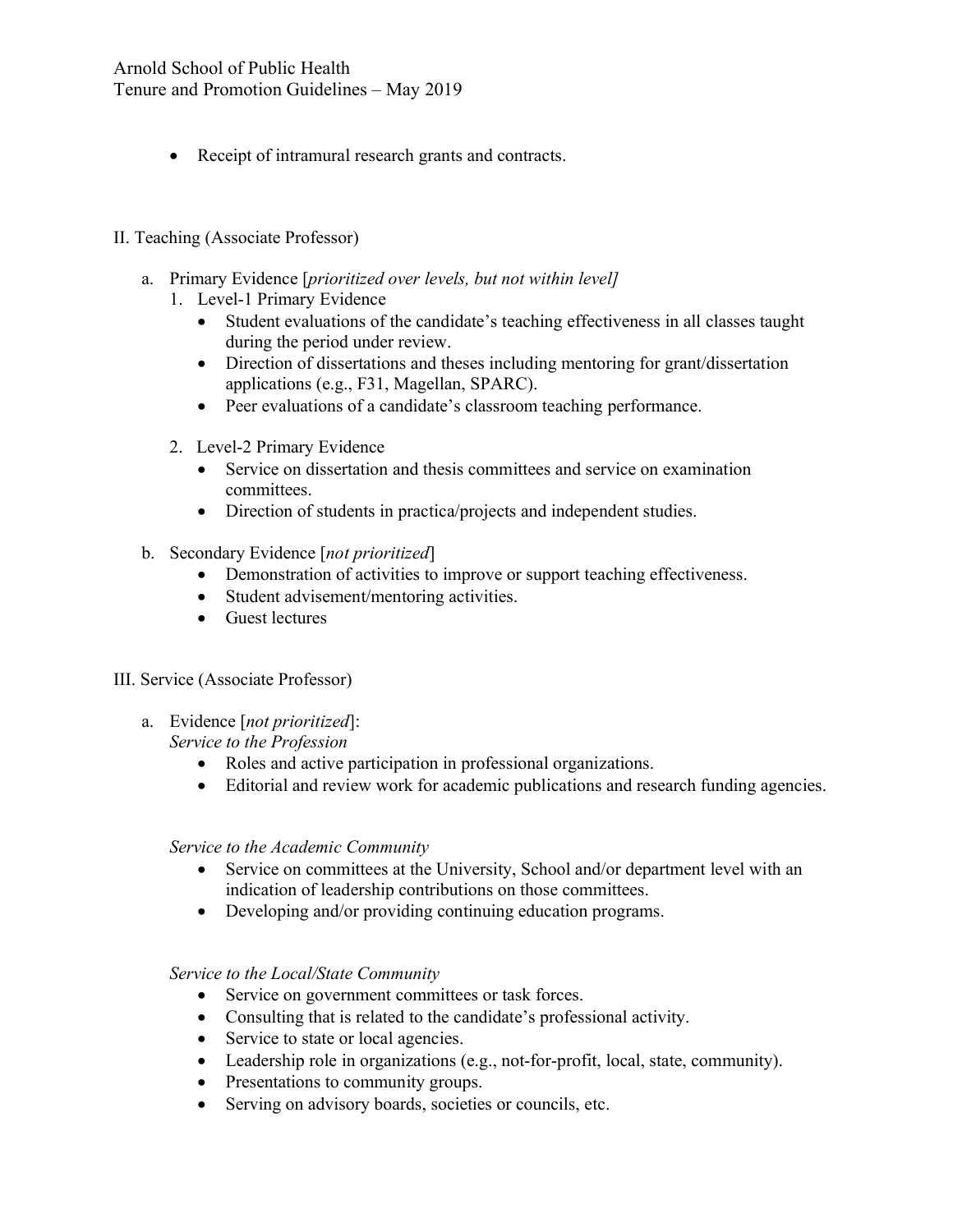## IV. Research (Professor)

- a. Primary Evidence [*prioritized by order of importance*]:
	- 1. Publication of original, data-based and/or methodological research in quality peerreviewed research journals as lead author, senior author, or with a student lead author (for whom you were the primary mentor on the publication). Quality will be demonstrated by the importance of the journal to the field (as evidenced by impact factors, ranking in the candidate's subfield, or other quality metrics).
	- 2. Receipt of extramural competitive research grants or contracts as principal investigator, co-principal investigator, or having a significant role (with indication of contribution and time commitment). Quality will be demonstrated by the source of the funding. Funds obtained through competitive processes are preferred to funds obtained from noncompetitive processes.
	- 3. Solicitation of extramural competitive research grants or contracts as principal investigator, co-principal investigator, or having a significant role (with indication of contribution and time commitment). Quality will be demonstrated by the funding source. Quality of unfunded grants and contracts will further be demonstrated by summary statements (or other documentation of review).
	- 4. Publication of data-based and/or methodological research in peer reviewed research journals as support author (with an indication of contribution).
- b. Secondary Evidence [*not prioritized*]
	- Citation of candidate's work by other scholars. Metrics such as the candidate's *g-*index, *h*-index, *i-*index, *i10*-index, and total citations, should be included. Candidates are advised to quote such index measures from multiple sources (Google scholar, Web of Science, Research Gate, and others).
	- Publication of specialized reference books or publication of chapters in these books, or publication of textbooks that have passed editorial boards.
	- Publication of review articles in peer-reviewed journals.
	- Publication of monographs, papers in proceedings, or Invited Commentaries. Such activity should be clearly marked by the candidate, and not included in the list of publications in peer-reviewed journals unless truly peer-reviewed.
	- Publication of articles in non-refereed professional journals. Such activity should be clearly marked by the candidate, and not included in the list of publications in peerreviewed journal
	- Presentation of research at professional meetings (invited more valued than contributed).
	- Participation in specialized workshops, lectures, or colloquia (off-campus more valued than on-campus).
	- Editing of books.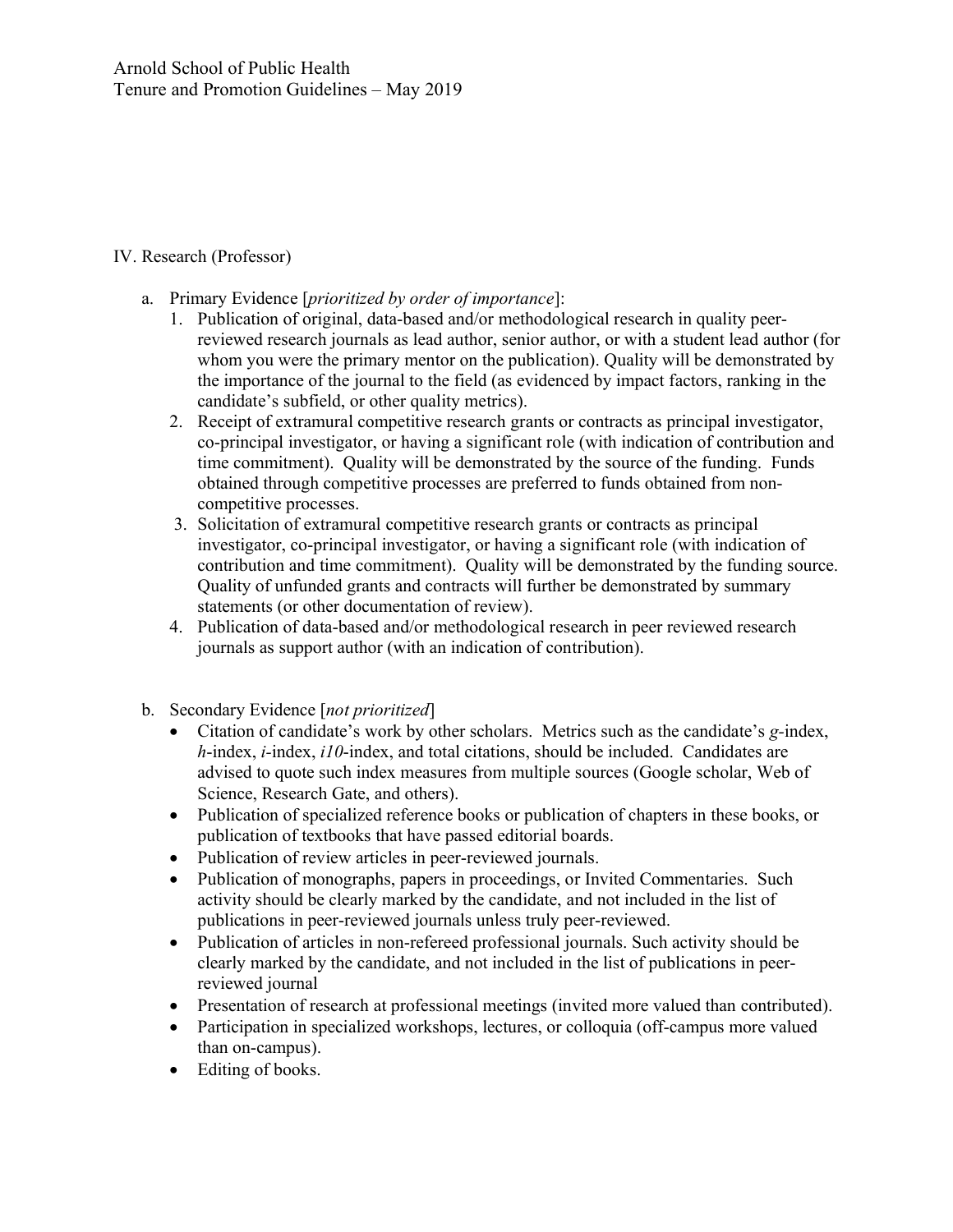- Receipt of non-competitive or intramural research grants and contracts. Such activity should be clearly marked by the candidate.
- Receipt of honors and/or awards that recognize the quality of research. Candidates must supply a description of the nomination and evaluation process for each honor and award.
- Patents, patent disclosures, software or other intellectual property activities based on original research.

V. Teaching (Professor)

- a. Primary Evidence [*prioritized over levels, but not within level]*
	- 1. Level-1 Primary Evidence
		- Student evaluations of the candidate's teaching effectiveness in all classes taught during the period under review.
		- Direction and completion of dissertations and theses.
		- Peer evaluations of a candidate's classroom teaching performance.
	- 2. Level-2 Primary Evidence
		- Receipt by advisees of grants for their thesis or dissertation research.
		- Service on dissertation and thesis committees and service on examination committees.
		- Development and/or revision of new courses, curriculum, and instructional material and methods. Candidates must provide a description of these efforts along with a description of the benefits to the department.
	- 3. Level-3 Primary Evidence
		- Direction of students in practica/projects and independent studies. Candidates must provide descriptions of their responsibilities in each practicum and project.
- b. Secondary Evidence [*not prioritized*]
	- Demonstration of activities to improve teaching effectiveness.
	- Student advisement activities.
	- Any other documentation to support teaching effectiveness.
	- Nomination for and receipt of teaching awards.
	- A track record of accomplishments by former graduates, especially doctoral students.
- VI. Service (Professor)
	- a. Evidence [*not prioritized*]:

*Service to the Profession* 

- Roles and active participation in professional organizations.
- Submission and receipt of or participation in training grants/contracts (with an indication of contribution and time commitment)*.*
- Editorial and review work for academic publications and research funding agencies.
- Service as session chair or discussant at professional meetings.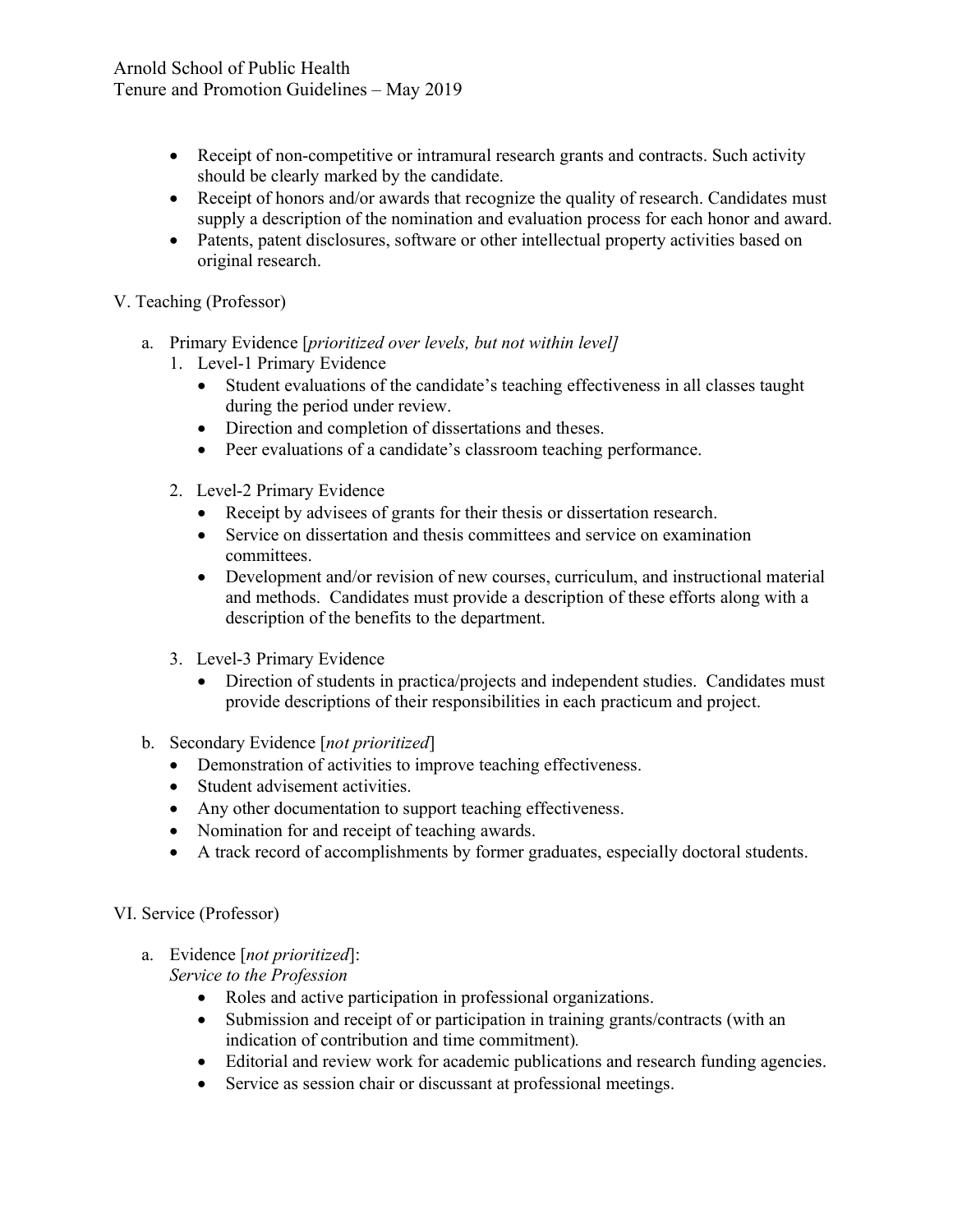• Consultation (e.g. panels with NIH, NSF, member of executive council, National Board Science Advisor)

#### *Service to the Academic Community*

- Administrative responsibility and function which includes key University, School and/or department administrative positions.
- Service on committees at the University, School and/or department level with an indication of leadership contributions on those committees.
- Special projects for the University, School and/or the department.
- Initiating efforts to improve academic or other programs at the University, School and/or department, level.
- Developing and/or providing continuing education programs.

## *Service to the Local/State Community*

- Service on government committees or task forces.
- Consulting that is related to the candidate's professional activity.
- Service to state or local agencies.
- Leadership role in organizations (e.g., not-for-profit, local, state, community).
- Presentations to community groups.
- Serving on advisory boards, societies or councils, etc.

## **C. PROCEDURES**

*The policies and procedures contained in this document are in addition to the basic policies on tenure and promotion outlined in the USC Faculty Manual* 

*(www.sc.edu/policies/facman/fmhome.html) and the UCTP Guidelines for Units: Preparing Criteria and Files (https://www.sc.edu/provost/forms/goldenrod.pdf). In the event of inconsistency between school criteria and procedures and the university procedures, the university guidelines and the faculty manual are considered to be the final authority.* 

Tenure and Promotion Committee

- 1. Although the school is organized into departments, the Arnold School of Public Health (ASPH) is considered to be the "unit" for appointment, tenure and promotion and the tenured faculty of the school act as a committee of the whole regarding appointment, tenure, and promotion decisions.
- 2. Members of the ASPH Tenure & Promotion Committee (TPC) will elect a chair who will serve a two-year term. The chair will be a tenured full professor on the ASPH faculty who is not an associate dean or department chair. A chair election will occur during the spring semester, and the new chair will take office on July 1 of the same year.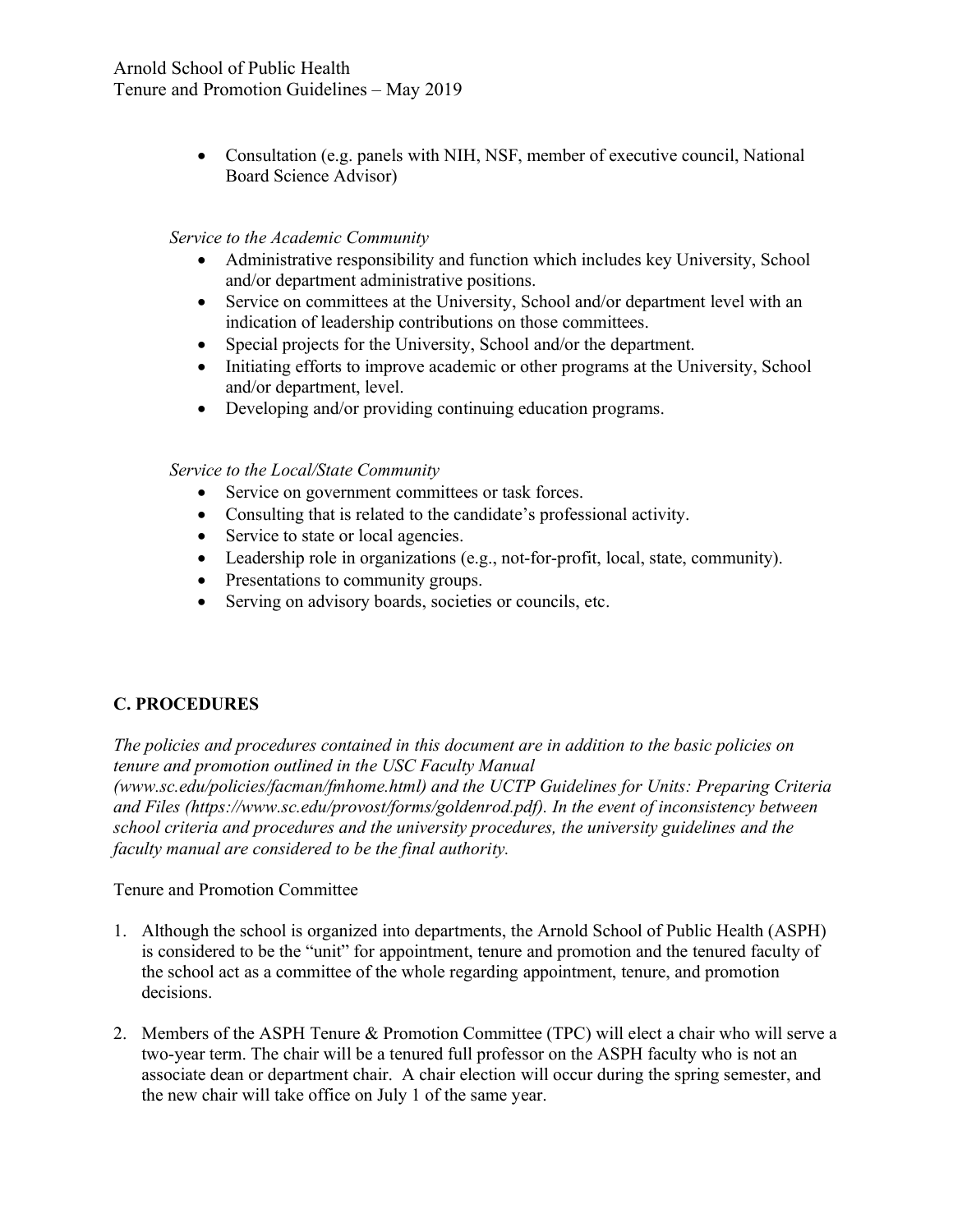- 3. All tenured faculty at or above the rank of the candidate may vote on tenure. Only those tenured faculty of higher rank than the candidate are eligible to vote on promotion. However, regarding rank and tenure decisions at the initial appointment: only tenured faculty at or above the rank of the initial appointment may vote on rank and tenure.
- 4. Meetings at which candidates are considered for promotion and tenure are closed to everyone except those eligible to vote on the candidate, with the following exception. Meetings may by rule, motion, or invitation of the chair of the meeting, be opened to any individual(s) the body wishes to be present at the meeting and/or be heard. Administrators attending the meeting should refrain from introducing material that is appropriate for consideration at another administrative level. Department Chairs who are not members of TPC may be invited to clarify any evidence provided by the applicant, but will not have voting privileges at these meetings.

General Guidelines for Processing of Candidate's File

- 1. Evidence addressing the qualifications of a faculty member for promotion and/or tenure may be solicited and submitted from many sources. All such evidence shall be submitted in written form and signed by the author.
- 2. The chair of the TPC shall remind the members of the Committee at the beginning of each meeting that we will have open and frank discussion of the evidence in the candidate's file. All discussion is strictly confidential.
- 3. Consideration for appointment, promotion and/or tenure shall be governed by the University of South Carolina policy on discrimination and equal opportunity.
- 4. Those to be tenured and/or promoted will normally hold an earned doctoral degree and must show evidence of achievement in teaching, scholarship, and service appropriate to the rank to which they aspire.
- 5. Decisions regarding tenure and promotion will depend primarily on evidence of a consistent pattern of achievement since the date of appointment to present rank and/or tenure in the ASPH at the University of South Carolina (USC). For faculty members who moved to USC at the same rank, all service at that rank will be considered.
- 6. Each year, in accordance with the USC *Faculty Manual,* all tenure-track faculty members who are not tenured may be considered for tenure and all faculty members below the rank of professor may be considered for promotion. Each such candidate shall be given notice in writing by the Dean in mid-April so that the candidate may provide relevant materials for a file to be available for consultation by appropriate faculty. A decision to seek early tenure and/or promotion must be accompanied with concurrence from the department chair and/or the Dean. It is the University policy that a faculty member, not in the penultimate year, may waive full consideration by written request to the Chair of the ASPH TPC.

The names of those persons considered or who decline consideration shall be forwarded to the Associate Dean for Academic Affairs and Curriculum for the record. An unfavorable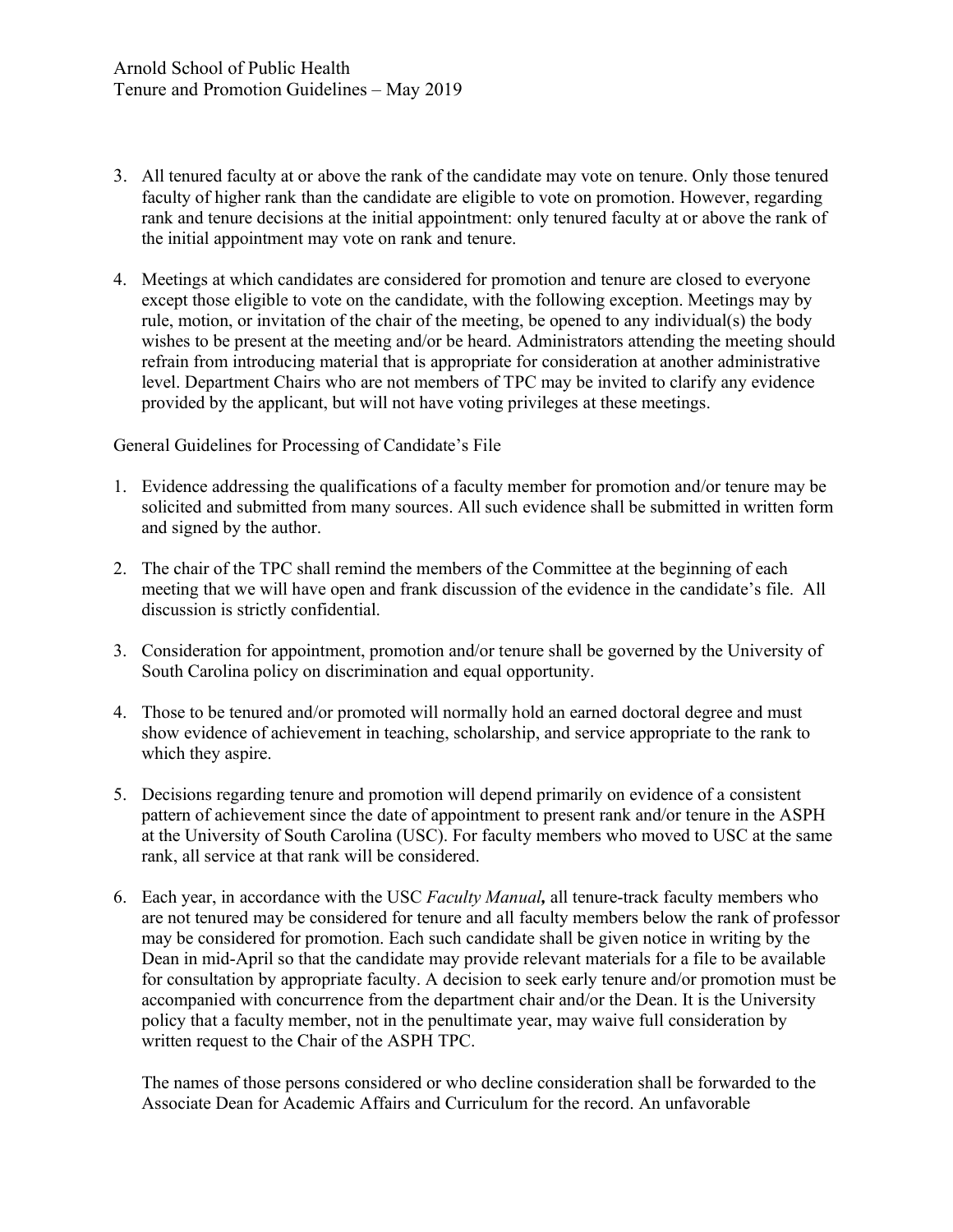recommendation prior to the penultimate year shall not prejudice future consideration for tenure and/or promotion.

- 7. In all cases, individual files relevant to tenure and/or promotion matters shall be maintained in the Dean's office. Access to individual tenure and promotion files shall be governed according to official University policy. Confidentiality is required in all aspects of the deliberative process when considering the candidate's file.
- 8. A synthesis of the candidate's student teaching evaluations and peer evaluations must be written by a senior faculty member, preferably outside the candidate's home department, and included in the file. The synthesis should include a comparison of the candidate's student teaching evaluation scores with those for comparable courses in the unit. As well, the summary should give context to student evaluations of the faculty member's classroom teaching by noting, e.g., whether evaluations of a particular class historically have been low; in a multi-section course, how the faculty member's evaluation scores compare with those in the other sections; or whether poor evaluation scores are correlated to a faculty member's strict grading standards.
- 9. To obtain five letters from external reviewers in the file, the Chair of the ASPH TPC must choose at least five (5) external reviewers. Potential reviewers may be identified by the chair of the ASPH TPC in consultation with the candidate's department chair and appropriate voting faculty of the ASPH TPC.

To eliminate any conflict of interest, it is important that the chosen external reviewers are external to the University of South Carolina, and are objective; that is, external reviewers are not persons who have co-authored publications, collaborated on research, or been colleagues or advisors of the applicant. It is generally expected that the external reviewers will be acknowledged leaders in the candidate's area of expertise, or a closely related area, and must be at or above the desired rank or equivalent status. In addition, whenever possible, reviewers should be selected from institutions rated as "very high research activity" by the Carnegie Foundation for the Advancement of Teaching.

The Chair of the ASPH TPC will contact each external reviewer and forward the candidate's current curriculum vitae and copies of up to five publications selected by the candidate. The external reviewer also will receive the *ASPH Criteria and Procedures for Tenure and Promotion*  document as a guide and will be asked to comment only on scholarship and to comment on any relationship or interaction with the applicant. The Chair of the ASPH TPC will place in the candidate's file a copy of the letter requesting the reviewers' responses. The reviewers' letters and a brief (e.g. vita) sketch of each reviewer's background will be prepared by the ASPH TPC Chair, in consultation with the candidate's department chair.

10. Each eligible Committee member shall vote by secret ballot, "yes", or "no", or "abstain." A *positive vote* shall mean a vote to recommend the candidate for tenure and/or promotion by at least 2/3 of the ASPH TPC voters, excluding those who abstain. All votes, including "abstain," must be justified in writing. Each eligible Committee member should endeavor to cast a "yes" or "no"; that is, a vote of "abstain" should be rare and cast only in exceptional circumstances.